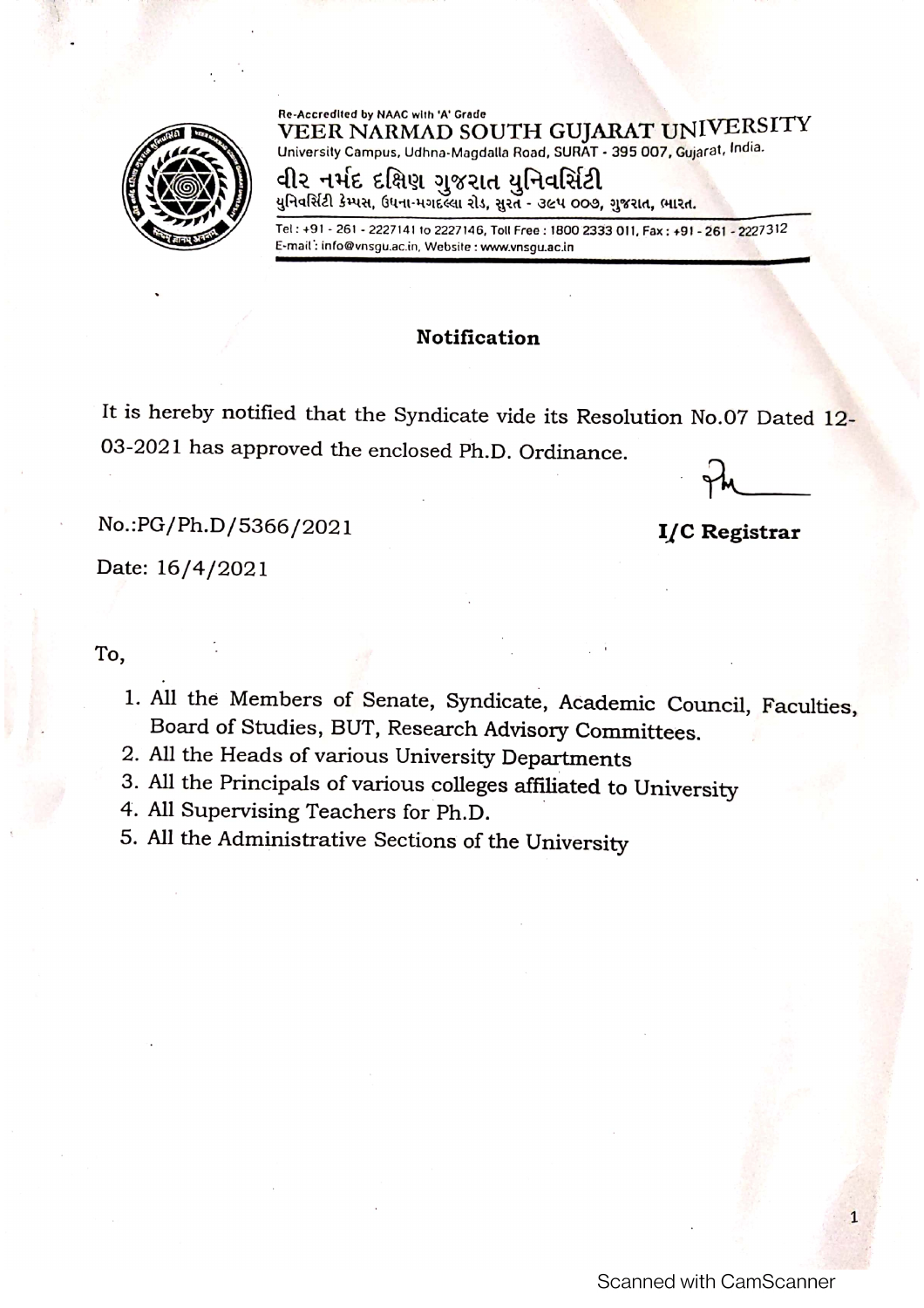## **Ph.D. Ordinance**

#### **1 Research Advisory Committee and its Functions:**

- 1.1 The admission to the Ph.D. Programme shall be administered by Research Advisory Committee (RAC) with reference to the procedure of admission to the said programme.
- 1.2 Research Advisory Committee (RAC) for each Subject / or group of subjects shall consist of the following:
	- a) Dean of the respective faculty shall be an ex-officio member of Research Advisory Committee and also its Chairperson.
	- b) Head of the University Department shall be an ex-officio member and shall be the Co-Chairperson of Research Advisory Committee. If there is no Post-Graduate University Department, the Vice Chancellor shall nominate the senior most Ph. D. Supervisor of the concerned subject as the Co-Chairperson.
	- c) The Chairperson of the respective Board of Studies (BOS) shall be an ex-officio member of Research Advisory Committee
	- d) All the Research Supervisors of the concerned subject for the Ph.D. Degree in the University Post Graduate Department shall be ex officio members of Research Advisory Committee.
	- e) One recognized Research Supervisor for the degree of Ph.D. in the subject from the affiliated colleges/ Recognized Institutions of the Veer Narmad South Gujarat University/other universities/institutions, nominated by BOS of the given subject or each of the B. O. S. of the subjects of respective group of subjects of the Research Advisory Committee.
	- f) A list of three experts shall be recommended by Head of University Department, and out of them one expert shall be selected by the Vice Chancellor. If there is no Post Graduate Department in a subject, the senior most research supervisor in the concerned subject shall recommend the list of experts to the Vice Chancellor.
	- g) One representative of SC/ ST categories shall be nominated by the Vice chancellor.
- 1.3 The term of Research Advisory Committee shall be the same as, and coextensive with, that of Board of Studies.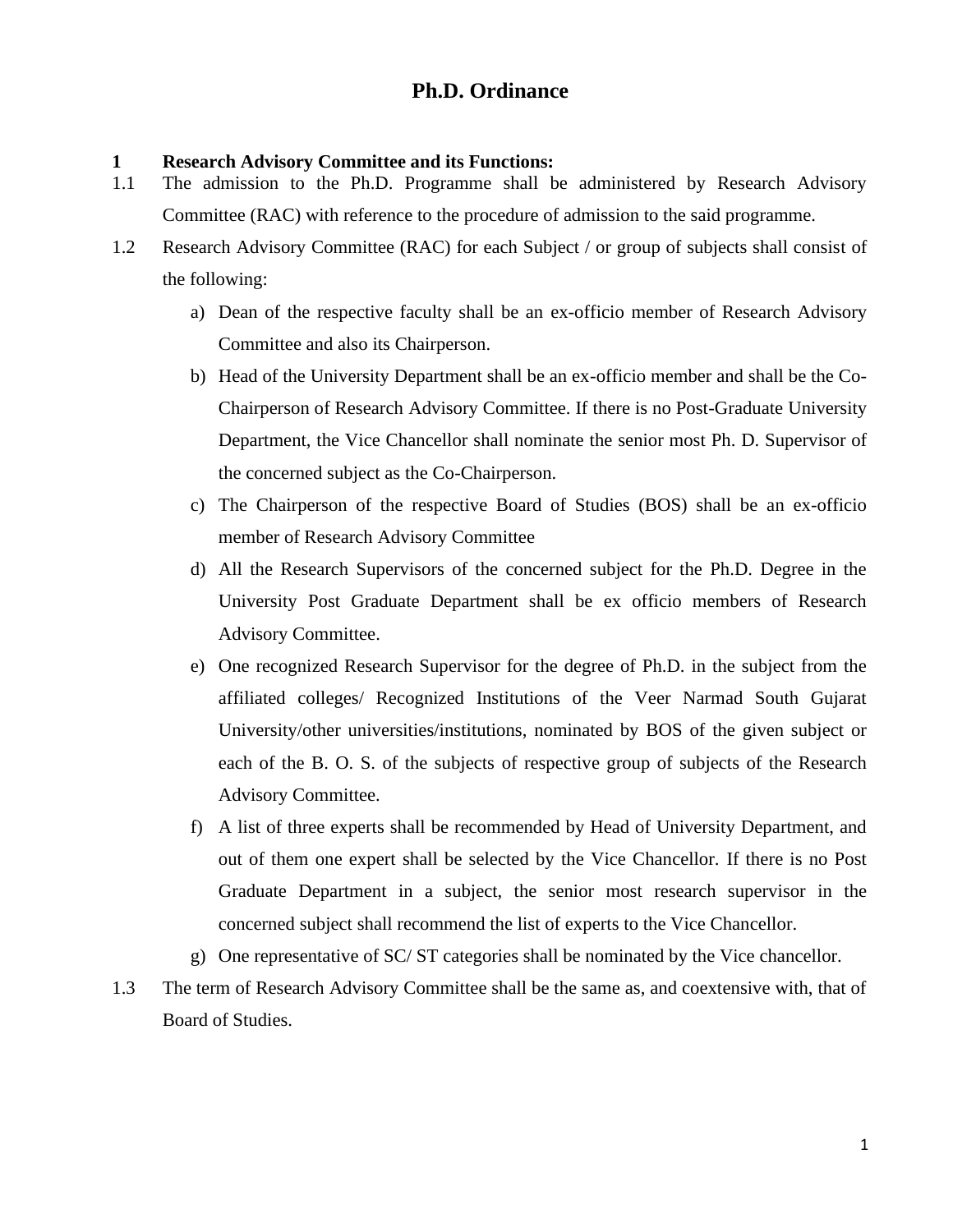- 1.4 The Research Advisory Committee shall recommend students for admission to Ph.D. programme following the reservation policy. After successful completion of course work, Research Advisory Committee shall allocate Research Supervisors / Co-Supervisors for the students selected, depending on the number of students per Research Supervisor, and the available specializations among the Research Supervisors and the research interest of the student.
- 1.5 The Research Advisory Committee shall recommend the course work syllabus to the concerned Board of Studies for further process / approval.
- 1.6 In a subject where the number of Ph.D. Research Supervisors is less than three, the Vice-Chancellor may nominate Research Supervisors from other University to constitute Research Advisory Committee. In such case, the Dean of the respective faculty shall work as the Chairperson of that Research Advisory Committee.
- 1.7 Faculty wise Research Advisory Committees for the subjects (or group of subject) of the respective faculties shall as per **Annexure – 1**.
- 1.8 The Research Advisory Committee shall ordinarily meet twice in each term in addition to a meeting for the admission to Ph.D. programme. However, the Research Advisory Committee can meet more than twice in addition to a meeting for the admission to Ph.D. Programme with recommendation of Chairperson of the Research Advisory Committee with the permission of the Vice Chancellor.

#### **2 Admission to Ph.D. Programme:**

2.1 Candidates for admission to the Ph.D. programme shall have a Master's degree or a professional degree declared equivalent to the Master's degree by the corresponding statutory regulatory body in concerned subject, with at least 55% marks in aggregate or its equivalent grade 'B' in the UGC 7-point scale (or an equivalent grade in a point scale wherever grading system is followed) or an equivalent degree from a foreign educational Institution accredited by an Assessment and Accreditation Agency which is approved, recognized or authorized by an authority, established or incorporated under a law in its home country or any other statutory authority in that country for the purpose of assessing, accrediting or assuring quality and standards of educational institutions.

In the Faculty of Medicine a student may be registered for the Ph.D. Degree if he/she has passed the M.D., M. S., or M. Sc. (Medical) Degree examination.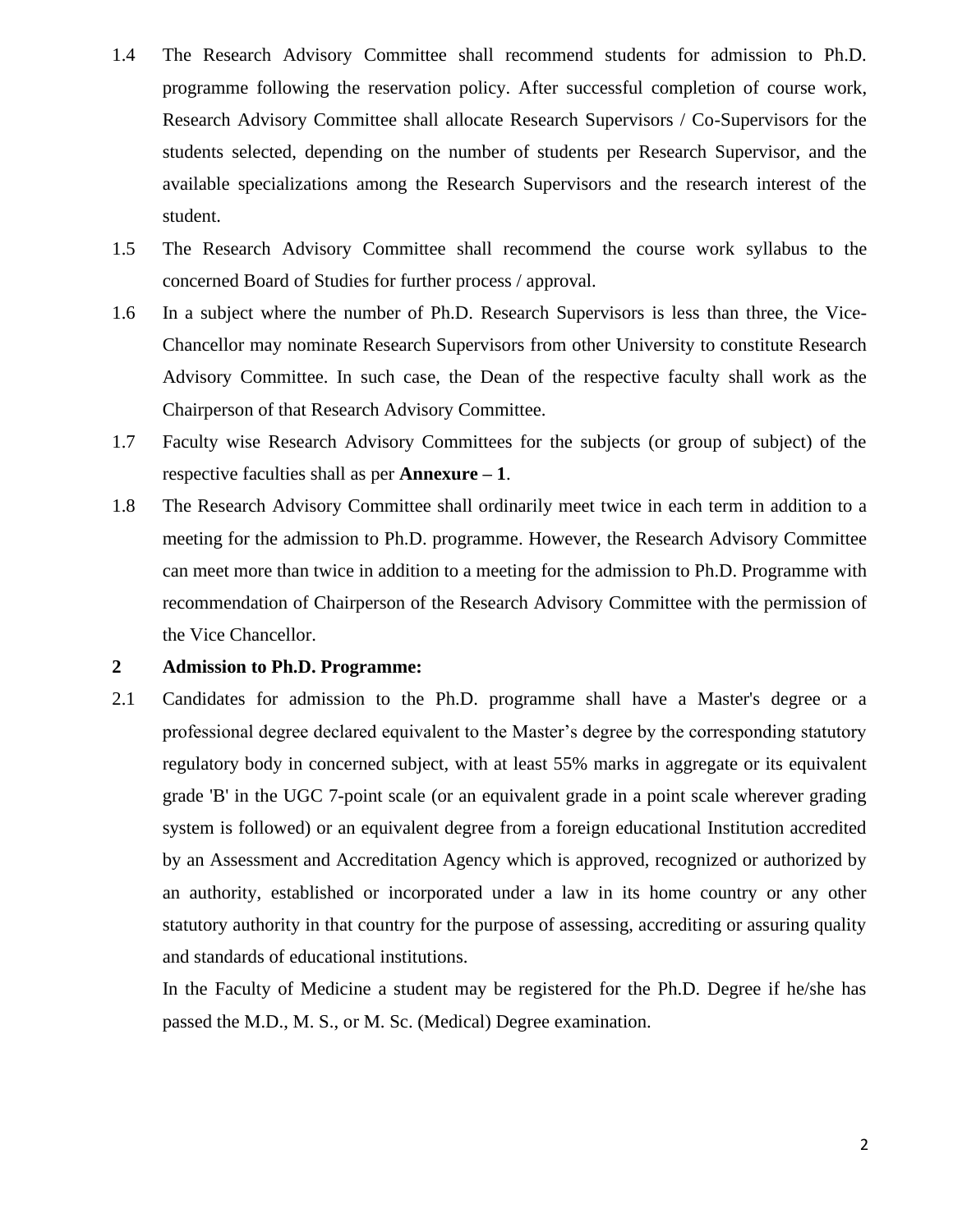- 2.2 A relaxation of 5% of marks, from 55% to 50%, or an equivalent relaxation of grade, may be allowed for those belonging to SC/ST/OBC (non-creamy layer)/Differently-abled and other categories of candidates as per the decision of the Commission from time to time, or for those who have obtained their Master's degree prior to 19th September, 1991. The eligibility marks of 55% (or an equivalent grade in a point scale wherever grading system is followed) and the relaxation of 5% to the categories mentioned above are permissible based only on the qualifying marks without including the grace marks.
- 2.3 Candidates possessing a Degree considered equivalent to M.Phil. Degree of an Indian Institution, from a Foreign Educational Institution accredited by an Assessment and Accreditation Agency which is approved, recognized or authorized by an authority, established or incorporated under a law in its home country or any other statutory authority in that country for the purpose of assessing, accrediting or assuring quality and standards of educational institutions, shall be eligible for admission to Ph.D. programme.
- 2.4 Candidates who qualify for teachers' fellowship of UGC, or who have passed UGC / CSIR (JRF) examination, NET/SLET/GATE, NET conducted by any National Body or who have the M.Phil. Degree from a recognized university shall be exempted from the entrance test, but they shall have to present research proposal before the Research Advisory Committee.
- 2.5 Notwithstanding anything contained above, a student who has passed the Master's Degree Examination in any subject may be permitted on the recommendation of the Board of University Teaching to register for an allied subject under the same and/ or other Faculty for the Ph.D. degree.
- 2.6 A candidate desirous of pursuing interdisciplinary and multidisciplinary research shall submit application with justification well in advance. Formal application will be subject to the approval and conditions specified by the RAC of

**3 Duration of the Programme:** 

concerned subject.

- 3.1 Ph.D. programme shall be for a minimum duration of three years, including course work and a maximum of six years.
- 3.2 Extension beyond the above limits may be granted by Hon. Vice Chancellor on recommendation of the Research Supervisor and Research Advisory Committee for the maximum of another two (2) years.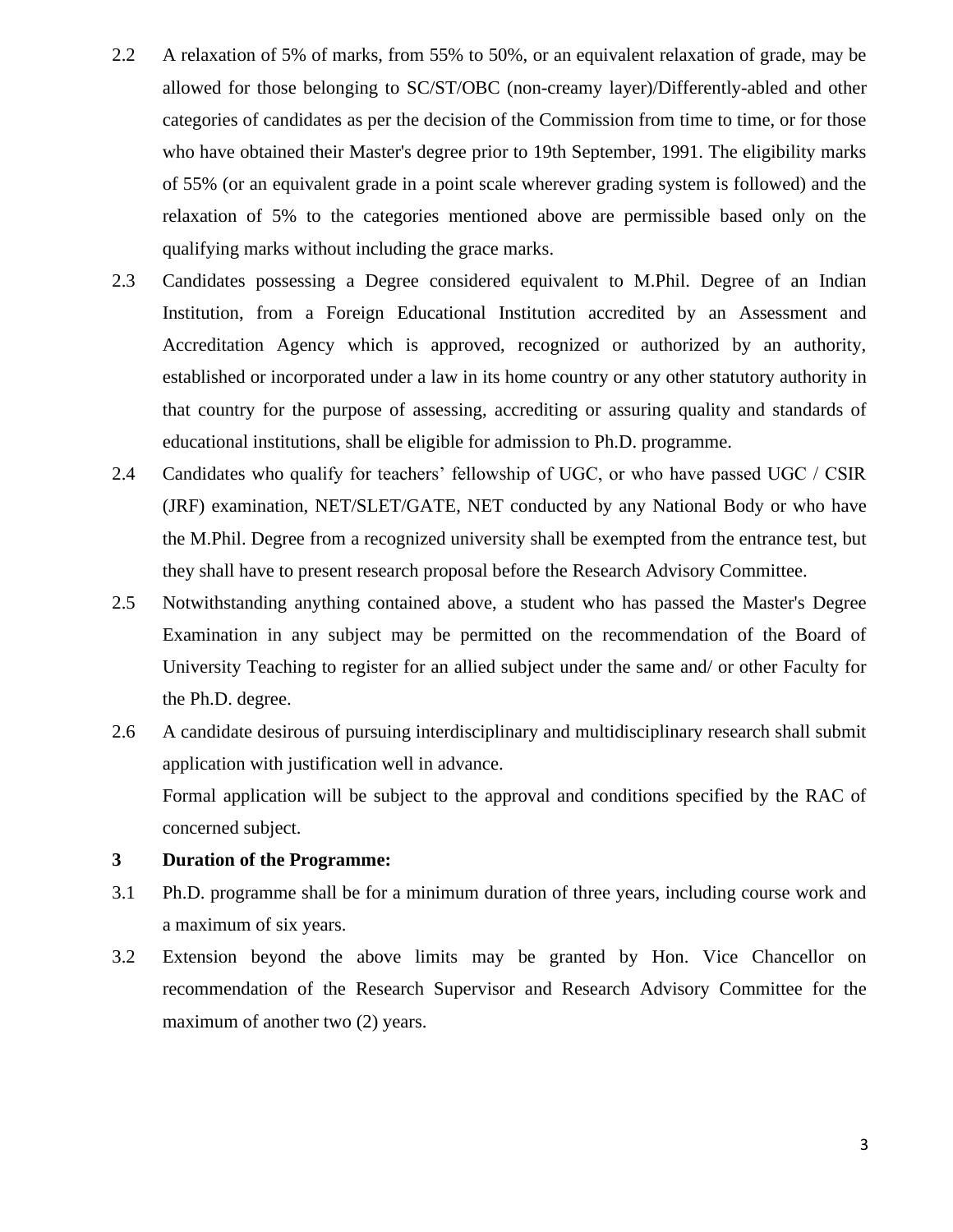3.3 The women candidates and Persons with Disability (more than 40% disability) shall be allowed a relaxation of two years for Ph.D. in the maximum duration. In addition, the women candidates shall be provided Maternity Leave/Child Care Leave once in the entire duration of Ph.D. for up to 240 days.

### 4 **Procedure for Admission:**

- 4.1 The University shall notify well in advance on its website and through advertisement in at least two (2) national newspapers, of which at least one (1) shall be in the regional language.
- 4.2 University shall conduct an entrance test (offline or online). The Syllabus of the entrance test shall consist of 50% of Research Methodology and 50% shall be subject specific.
- 4.3 The admission shall be based on the criteria notified by the University, keeping in view the guidelines/norms in this regard issued by the UGC and other statutory bodies concerned, and taking into account the reservation policy of the Central/State Government from time to time.
- 4.4 All the qualified candidates shall present research proposal before Research Advisory Committee.
- 4.5 All the candidates who have been recommended by RAC for admission to Ph.D. program shall have to attend Pre-Registration course work and shall have to appear for the examination of Pre-Registration course work. The candidate shall have to pass the Pre-Registration course work examination in maximally two attempts (including the regular one). The Syllabus of Pre-Registration course work shall be in accordance to the notification of UGC. The details are provided in the Annexure-2.
- 4.6 The weightage of each component i.e. entrance test and presentation of the research proposal for the purpose of preparing final merit for admissions to Ph.D. Program shall be as per Annexure  $-3$ .
- 4.7 Presentation of the research proposal shall be assessed by the Research Advisory Committee. Considering the aforesaid method of merit calculation the Research Advisory Committee shall submit a report consisting of the presentations by the candidates and the list of the candidates recommended for admissions, along with the list of the respective Research Supervisors. On the basis of the report of the Research Advisory Committee, the final list of admitted candidates shall be declared. On successfully completion of preregistration course work the candidate shall be finally registered.
- 4.8 If any seat/s remains vacant after the last date of registration, waiting list will be operated for a period of thirty days from formally announced last date of registration. However, if the seats allotted for SC/ST/OBC(Non Creamy layer)/Differently-abled categories remain unfilled, a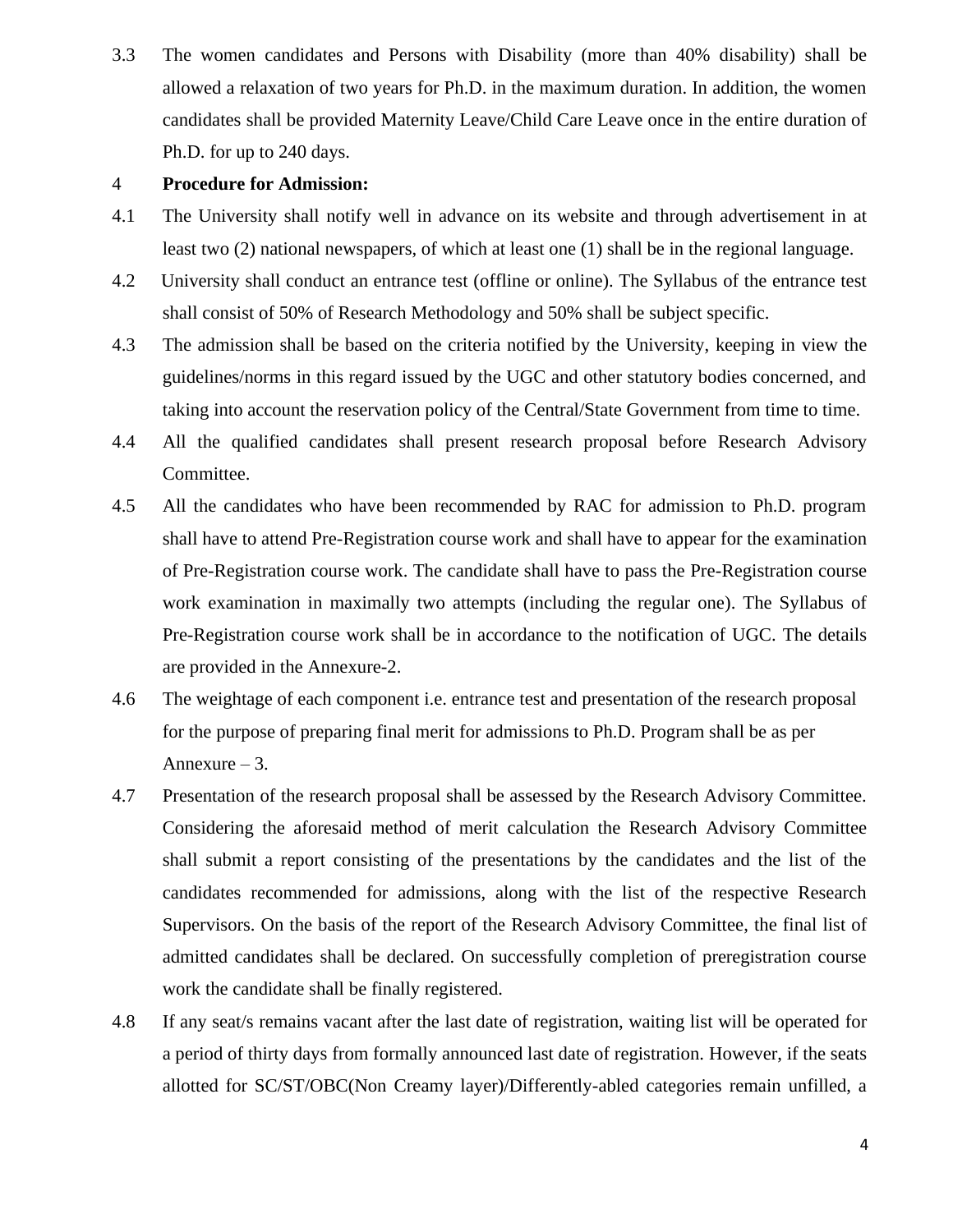Special Admission Drive, for that particular category, shall be conducted within one month from the date of closure of admissions. Even after special drive the seats allotted for SC/ST/OBC (Non Creamy layer)/Differently-abled categories remain unfilled, such seats shall not be converted to any other category and shall be kept vacant.

### 5 **Review Committee and its functions:**

- 5.1 The Research Advisory Committee shall appoint a Review Committee for each of the Research scholars admitted to the Ph. D. programme. In the case of such review committee the Research Supervisor of the scholar shall be the Convener and shall have two other members of Research Advisory Committee who shall also be Research Supervisors for the Ph. D. degree.
- 5.2 Review Committee for each candidate shall formulate and regulate the post-admission continuous academic progress of the candidate.
- 5.3 The Review Committee shall meet at least once in six months and shall submit the review report to the university with a copy to the Research Advisory Committee. Further Review Committee report shall be required before the payment of term fees by the research student.

### **6 Allocation of Research Supervisor and Conduct of research Work:**

- 6.1 A Research Supervisor/Co-supervisor who is a Professor, at any given point of time, cannot guide more than three (03) M.Phil., and eight (08) Ph.D. scholars. An Associate Professor as Research Supervisor can guide up to a maximum of two (02) M.Phil., and six (06) Ph.D. scholars, and an Assistant Professor as Research Supervisor can guide up to a maximum of one (01) M.Phil., and four (04) Ph.D. scholars.
- 6.2 In case a Research Supervisor who has guided the candidate's work for the Ph.D. degree retires before the completion of the required duration of semesters for the candidate concerned, the candidate may be permitted to continue to work for the remaining period under whom he/ she has previously worked. However, in such case one member of Research Advisory Committee shall be appointed as an internal referee by the Vice Chancellor on the recommendation of the Research Advisory Committee.
- 6.3 It shall not be obligatory for a candidate registered for the Ph.D. Degree to reside in the same town where his/ her Research Supervisor resides or works except in the case of a subject involving laboratory and/ or field work, provided that in the research work involving no laboratory and / or field work the candidate concerned shall be required to keep in close touch with his / her Research Supervisor and have personal discussions with him / her on his / her research problem once in a semester / term to his / her Research Supervisor and in case no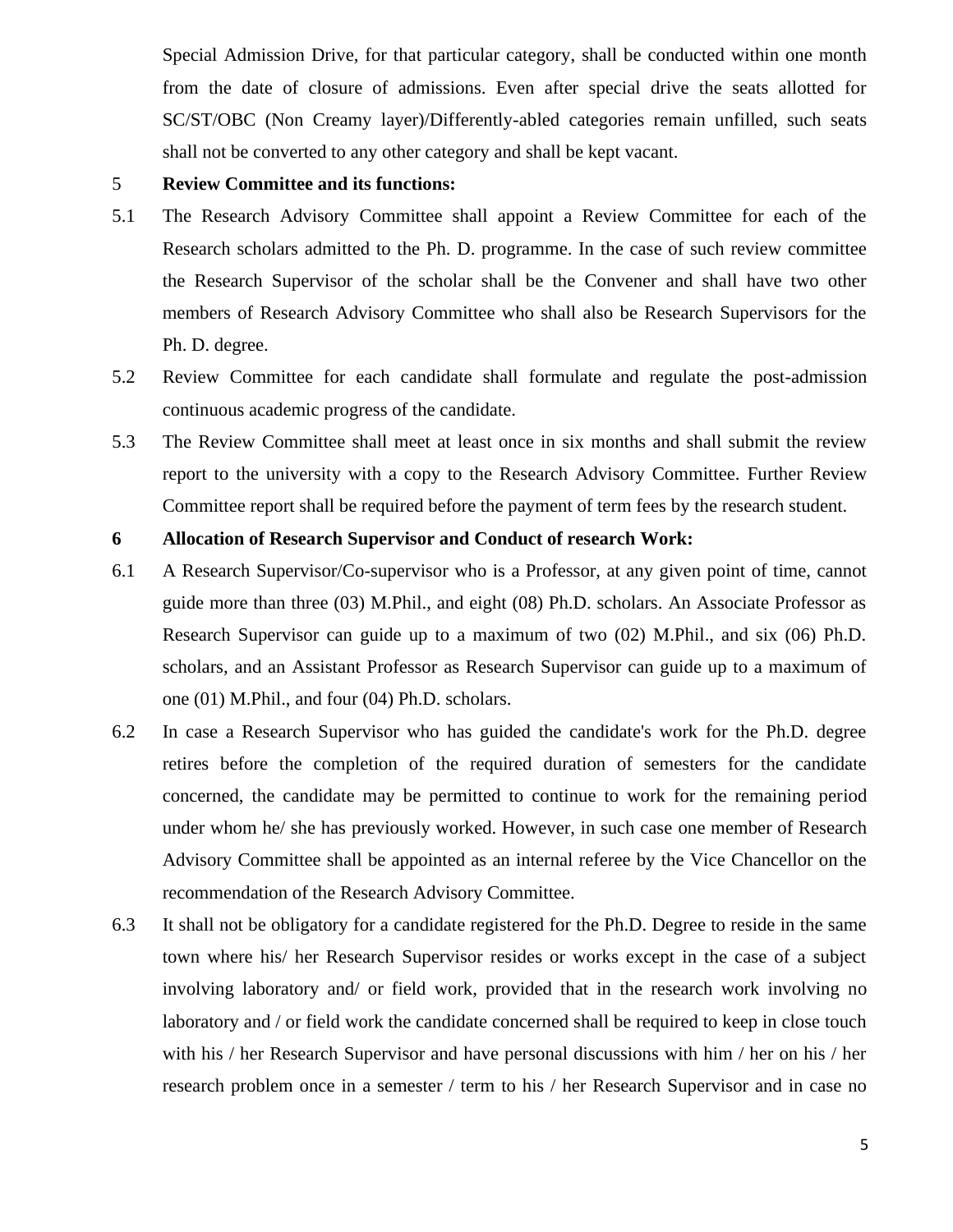such report is received from the student by his / her Research Supervisor for six months from the date of registration for the Ph.D. degree, the Research Supervisor shall inform the University to cancel the registration for the Ph.D. degree of the student concerned.

- 6.4 Notwithstanding anything contained in the foregoing provisions the Vice Chancellor can permit a candidate for the Ph.D. Degree working as a teacher in an affiliated college or a recognized institution of a University Department to do his / her research work for the Ph.D. Degree in his / her own college or Institution or Department, as the case may be, even if his / her Research Supervisor does not stay or work in the same town, provided that the Vice Chancellor is satisfied that suitable laboratory facilities are made available to the candidate where he/ she is working and provided further that the candidate concerned will get periodical guidance in person as may be deemed necessary by his/ her Research Supervisor. Such candidates, however, shall be allowed to work periodically in the laboratory of a concerned department under the guidance of one's supervisor.
- 6.5 In case a Ph.D. research supervisor leaves the university/institution due to superannuation/ resignation, a research student registered under him/her shall be transferred through Research Advisory Committee to another Ph.D. research supervisor in preferably the same subject having the same specialization if the research student does not submit his/her synopsis within six months from the date of the original research supervisor's departure. However, the original research supervisor shall be allowed to continue as co-research supervisor until such time as the research student submits his/her Ph.D. thesis for the Ph.D. degree.

#### **7 Course Work:**

- 7.1 All candidates admitted to Ph.D. programme shall be required to join the course work during the initial one or two semesters. A candidate with M.Phil degree shall be exempted from the Ph.D. course work. A candidate shall not be permitted to submit his/her synopsis without passing the Course Work examination.
- 7.2 The Co-chairman of the Research Advisory Committee shall be the convener of the Course Work.
- 7.3 Research Advisory Committee shall appoint the paper setters and examiners of the courses of the course work.
- 7.4 The details of Courses and Credits shall be as per Annexure 4.
- 7.5 The mode of teaching-learning of Course Work shall be combination of online as well offline.
- 7.6 The Research Advisory Committee may approve the Courses offered by SWAYAM / COUSERA and other such platforms at the request of research scholar that can be attended by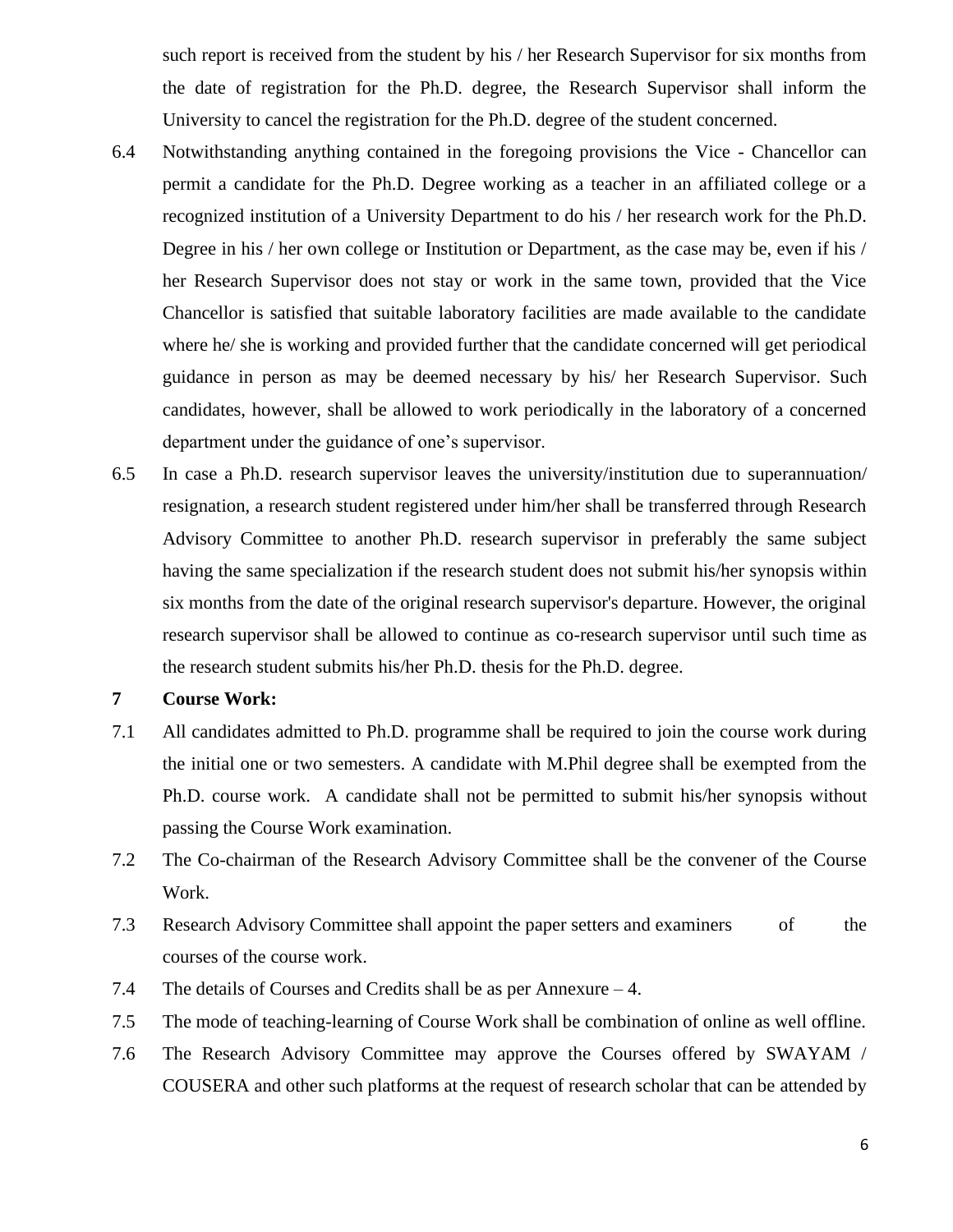candidate will be exempted from attending course work / lectures on production of certificate. However it is mandatory to appear for course work examination, based on the Ph.D. Course work syllabus of this university.

# **8 Evaluation and Assessment Methods, minimum standards/credits for award of the degree, etc.:**

- 8.1 The thesis shall be submitted in English, Gujarati or Hindi except when the subject matter of the thesis relates to a Modern European or Modern Indian Language, it may, with the previous permission of the Board of University Teaching for subjects in the faculties of Arts, be written or printed in that language. (N.B.: For the purpose of this Ordinance. "Modern Indian Language" shall include Gujarati, Hindi, Marathi, Kannada, Urdu and Sindhi and "Modern European Language" shall include German, French and Portuguese)
- 8.2 A candidate shall not be permitted to submit thesis before completion of three years i.e. six terms. A candidate shall be permitted to submit synopsis of the Ph.D. thesis only after the end of 5<sup>th</sup> term after his/her registration.
- 8.3 Prior to the submission of synopsis of the thesis, the scholar shall make a presentation before the Research Advisory Committee which shall also be open to all faculty members and other research scholars. The feedback and comments obtained from them may be suitably incorporated into the draft thesis in consultation with the Research Advisory Committee.
- 8.4 The Ph.D. thesis submitted shall carry an undertaking from Ph.D. scholar regarding the originality of the research work conducted by him / her, and a certificate from the research supervisor that the Ph.D thesis has not been use for obtaining any other Degree / Diploma. Further Ph.D. scholars must publish at least one (01) research paper in a referred journal and make two (02) paper presentations in conferences/ seminars before the submission of the thesis for adjudication, and produce evidence for the same in the form of presentation certificates and/ or reprints/ photocopies of the papers published.
- 8.5 Candidate shall have to submit three (03) printed copies of thesis to the university through his/ her Research Supervisor and a CD of his/ her thesis (in PDF format). A candidate shall also submit five (05) copies of the summary of the thesis i.e. synopsis along with three copies of the thesis.
- 8.6 A candidate shall not be permitted to submit his/ her thesis, for which a degree has already been conferred on him/ her in this or in any other University, but a candidate shall not be precluded from the incorporation of the work which he has already submitted for a degree in this or in any other University, in a thesis covering a wider field, provided that he shall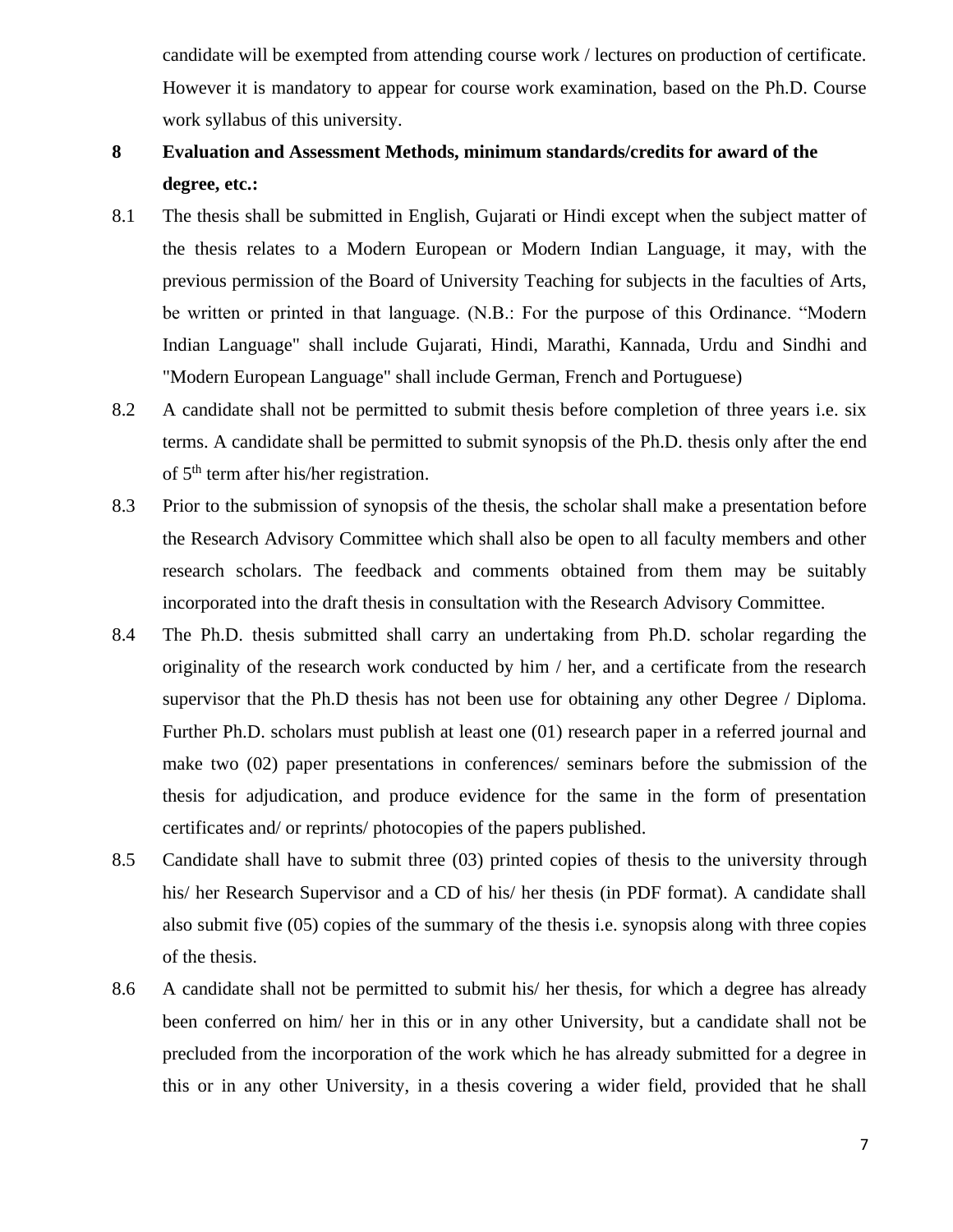indicate in a written statement accompanying the thesis the details of the work so incorporated.

- 8.7 The candidate shall make a statement indicating the sources from which his / her information has been derived and the extent to which he she has based his / her work on the work of other and shall indicate which portions or portion of his / her thesis he / she claims original. Where a candidate presents a joint work, he / she shall clearly state the portion which is his / her own contribution as distinguished from the portion contributed by his / her collaborator.
- 8.8 The Ph. D. thesis submitted by a research scholar shall be evaluated by his/ her Research Supervisor and two external examiners, who are not affiliated to Veer Narmad South Gujarat University, of whom one shall be from a university outside the state of Gujarat. However, in case of a Ph.D. thesis, prepared in Gujarati, may be specially permitted to be evaluated by two external referees of a university in the state of Gujarat other than Veer Narmad South Gujarat University. In the case of Ph. D. programme credit marks shall be given to such a candidate. Each copy of Ph.D. thesis submitted shall include plagiarism detection certificate, research students undertaking and research supervisions certificate in this order itself with reference to the formats mentioned in ordinance for academic integrity and provision of plagiarism. The external examiners/ referees shall be appointed in themanner as follows :

The Academic Council, after considering the panel of examiners submitted by of the Research Advisory Committee, shall recommend to the Syndicate the panel of referees. After the Syndicate appoints two external referees with reference to section 8.8.The Registrar shall forward a copy of the thesis to each of them, The reports of the referees shall be presented to the Syndicate. In case of a disagreement between the reports by referees regarding award of the Ph. D degree, the Syndicate shall appoint another Referee and the Syndicate shall decide about the award of the Ph. D Degree after considering the reports of all the referees.

8.9 The public viva-voce of the research scholar to defend the thesis shall be conducted only if the evaluation report(s) of the external examiners/ referees on the thesis is/ are satisfactory and include a specific recommendation for conducting the viva-voce examination. If the evaluation report of the external examiner of a Ph. D. thesis is unsatisfactory and does not recommend viva-voce, the university shall send the thesis to another external examiner out of the approved panel of examiners and the viva-voce examination shall be held only if the report of the latest examiner is satisfactory. If the report of the latest examiner is also unsatisfactory, the thesis shall be rejected and the research scholar shall be declared ineligible for the award of the degree.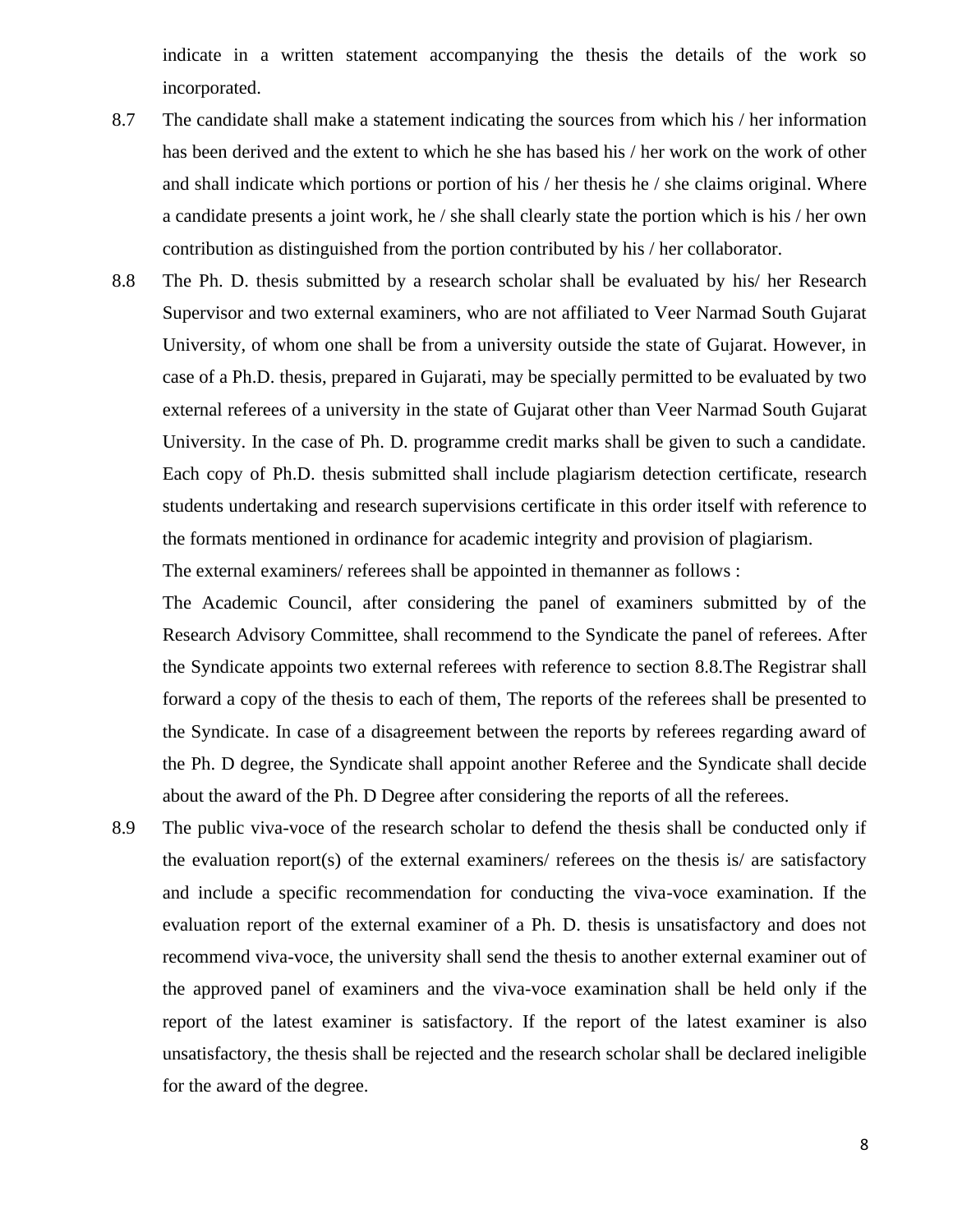- 8.10 The Viva-Voce will be held at a suitable place on the Veer Narmad South Gujarat University Campus. The Viva-Voce can also be held in online mode at the request of the internal referee. If the candidate does not satisfy the examiners at the viva-voce examination; the candidate shall be re-examined after a period of not less than three months. The candidate shall not be declared eligible for the award of the Ph. D. degree unless all the examiners agree unanimously.
- 8.11 Following the successful viva voce examination and before the announcement of the award of the Ph. D. degree/its notification, the university shall submit an electronic copy of the concerned Ph. D. thesis to the INFLIBNET.
- 8.12 The Details of Components and Credits of Ph.D. Program shall be as per **Annexure – 5**
- 8.13 On successful completion of viva-voce, the candidate shall be issued a notification/mark sheet. The candidate shall have to submit a form for obtaining Degree Certificate (Convocation Form) in accordance to the period and manner specified by university from time to time.

#### **9 Cancellation of Registration:**

- 9.1 A candidate willing to cancel his/her registration of Ph.D. shall have to submit application along with No Due Certificate from the concerned Department / College. On receiving such application a cancellation letter shall be issued to the candidate after the approval of Hon. Vice Chancellor.
- 9.2 In case the progress of the research scholar is unsatisfactory, the Review Committee shall record the reasons for the same and suggest corrective measures. If the research scholar fails to implement these corrective measures by the next Review Committee meeting, Review Committee may recommend during that meeting to the Research Advisory Committee with specific reasons for cancellation of the registration of the research scholar. On receiving such recommendation, Research Advisory Committee shall, if required recommend the cancellation of the registration to the university.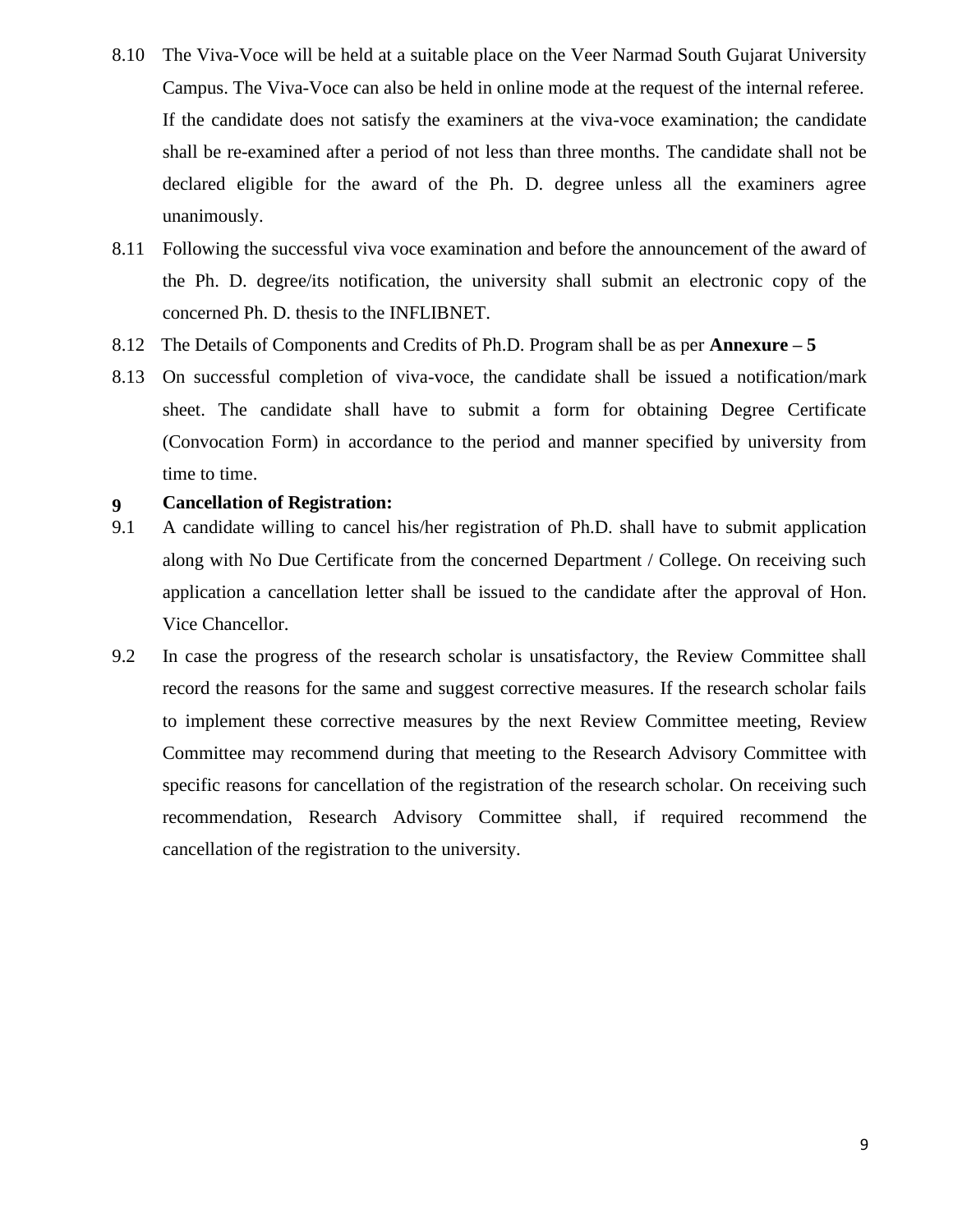| <b>Faculty</b>       | <b>Research Advisory</b><br><b>Committee</b> | <b>Subject of Group of Subjects</b>                                                     |
|----------------------|----------------------------------------------|-----------------------------------------------------------------------------------------|
| Arts                 | <b>Library Science</b>                       | <b>Library Science</b>                                                                  |
|                      | <b>Comparative Literature</b>                | <b>Comparative Literature</b>                                                           |
|                      | Gujarati                                     | Gujarati                                                                                |
|                      | Hindi                                        | Hindi                                                                                   |
|                      | Economics                                    | Economics                                                                               |
|                      | English                                      | English                                                                                 |
|                      | Sociology                                    | Sociology                                                                               |
|                      | Sanskrit                                     | Sanskrit                                                                                |
|                      | <b>History</b>                               | History                                                                                 |
|                      | Psychology                                   | Psychology                                                                              |
|                      | Home science                                 | Home science                                                                            |
|                      | <b>Public Administration</b>                 | <b>Public Administration</b>                                                            |
|                      | Journalism & Mass                            | Journalism & Mass Communication                                                         |
|                      | Communication                                |                                                                                         |
|                      | H <sub>RD</sub>                              | H <sub>RD</sub>                                                                         |
|                      | <b>Political Science</b>                     | <b>Political Science</b>                                                                |
|                      | Music                                        | Music                                                                                   |
| Commerce             | Commerce                                     | (i) Marketing, (ii) Financial Accountancy,                                              |
|                      |                                              | (iii) Statistics, (iv) Economics                                                        |
| Science              | Mathematics                                  | Mathematics                                                                             |
|                      | Chemistry                                    | Chemistry                                                                               |
|                      | <b>Statistics</b>                            | <b>Statistics</b>                                                                       |
|                      | Physics & Electronics                        | Physics & Electronics                                                                   |
|                      | <b>Aquatic Biology</b>                       | <b>Aquatic Biology</b>                                                                  |
|                      | <b>Bioscience</b>                            | (i) Zoology (ii) Botany(Plant Science)                                                  |
|                      |                                              | (iii) Microbiology (iv) Biotechnology                                                   |
|                      |                                              | (v)Animal Science                                                                       |
| Law                  | Law                                          | all the subjects / specialization in which Master's                                     |
|                      |                                              | Degree is awarded in the Faculty                                                        |
| Education            | Education                                    | all the subjects / specialization in which Master's                                     |
|                      |                                              | Degree is awarded in the Faculty                                                        |
| Management           | Management                                   | all the subjects / specialization in which Master's                                     |
|                      |                                              | Degree is awarded in the Faculty                                                        |
| <b>Rural Studies</b> | <b>Rural Studies</b>                         | all the subjects / specialization in which Master's<br>Degree is awarded in the Faculty |
| Computer             | <b>Computer Science and</b>                  | all the subjects / specialization in which Master's                                     |
| Science and          | <b>Information Technology</b>                | Degree is awarded in the Faculty                                                        |
| Information          |                                              |                                                                                         |
| Technology           |                                              |                                                                                         |
| Medicine             | Physiology                                   | Physiology                                                                              |
|                      | Biochemistry                                 | Biochemistry                                                                            |
|                      | Anatomy                                      | Anatomy                                                                                 |
|                      | Microbiology                                 | Microbiology                                                                            |
|                      | Forensic Medicine                            | Forensic Medicine                                                                       |

# **Faculty wise Research Advisory Committees**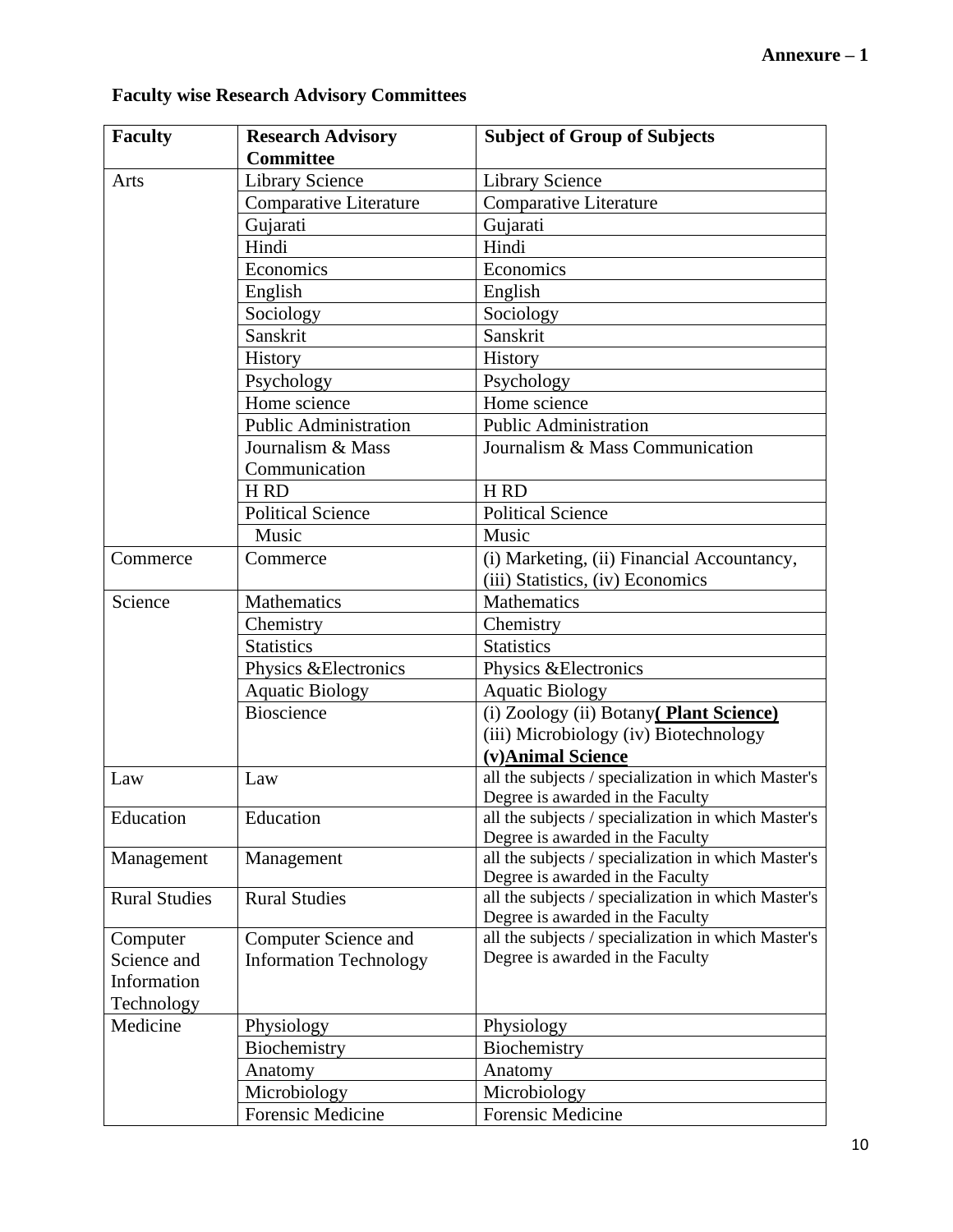| Medicine                  | Medicine                  |
|---------------------------|---------------------------|
| Pathology                 | Pathology                 |
| Pharmacology              | Pharmacology              |
| Pediatrics                | Pediatrics                |
| Obst. &Gynec.             | Obst. &Gynec.             |
| <b>Community Medicine</b> | <b>Community Medicine</b> |
| <b>ENT</b>                | <b>ENT</b>                |
| Surgery                   | Surgery                   |
| Ophthalmology             | Ophthalmology             |
| Orthopedics               | Orthopedics               |
| Anesthesiology            | Anesthesiology            |
| Radiology                 | Radiology                 |
| Medicine                  | Medicine                  |
| Skin VD                   | Skin VD                   |
| Pulmonary                 | Pulmonary                 |
| Psychiatry                | Psychiatry                |
| Optometry                 | Optometry                 |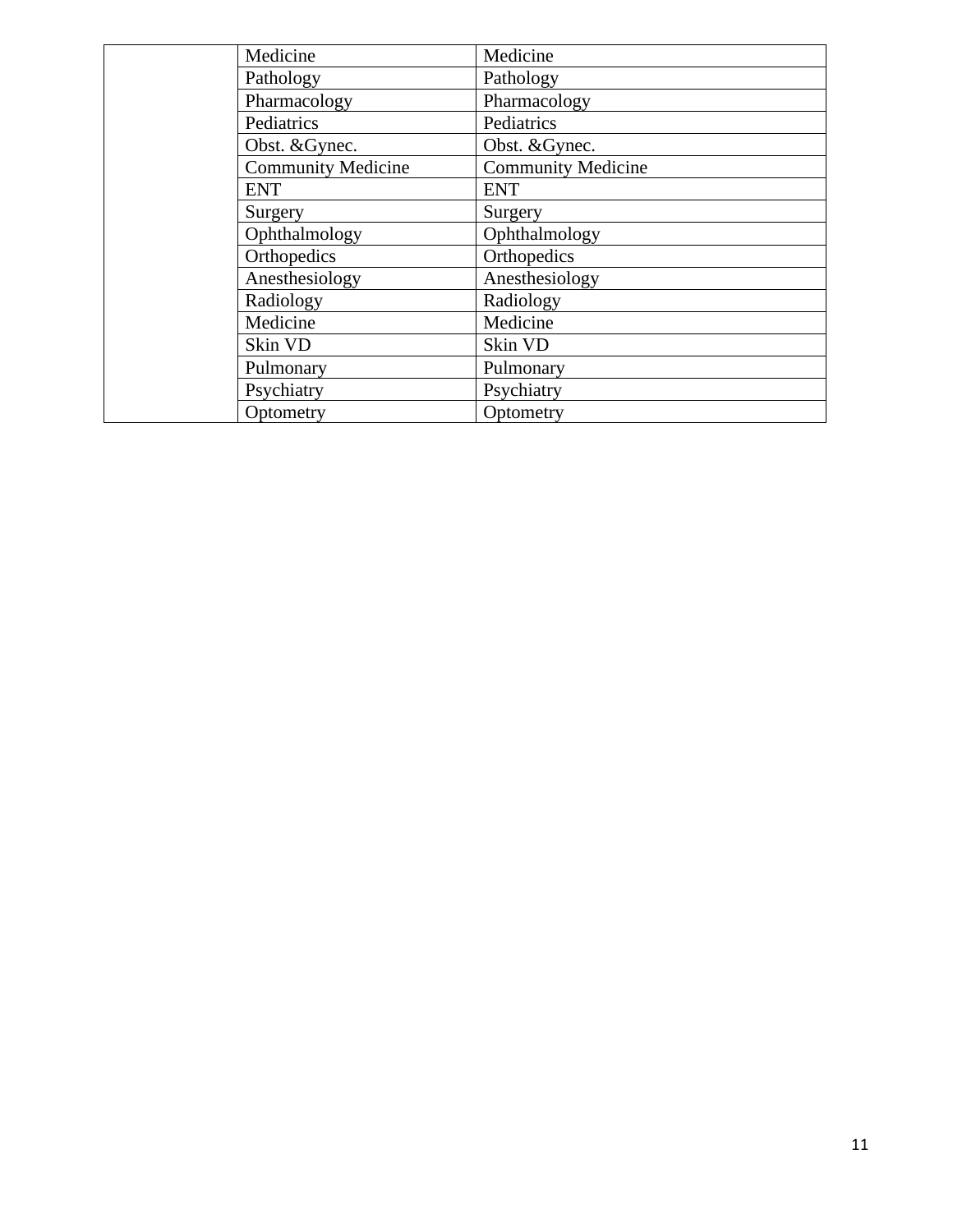| <b>Modules</b>   | <b>Unit title</b>             | <b>Teaching</b> | <b>Credit</b> | <b>Total</b> | <b>Passing</b> |
|------------------|-------------------------------|-----------------|---------------|--------------|----------------|
| <b>Theory</b>    |                               | hours           |               | <b>Marks</b> | <b>Marks</b>   |
| <b>RPE 01</b>    | Philosophy and Ethics         | 4               |               |              |                |
| <b>RPE 02</b>    | Scientific Conduct            |                 |               | 50           |                |
| <b>RPE 03</b>    | <b>Publication Ethics</b>     | ⇁               |               |              |                |
| <b>Practical</b> |                               |                 |               |              |                |
| <b>RPE 04</b>    | Open Access Publishing        | 4               |               |              |                |
| <b>RPE 05</b>    | <b>Publication Misconduct</b> | 4               |               | 50           |                |
| <b>RPE 06</b>    | Database and Research Metrics | ┑               |               |              |                |
| <b>Total</b>     |                               | 30              |               | 100          | 50             |

# **The Course Structure of Pre-Registration Course Work**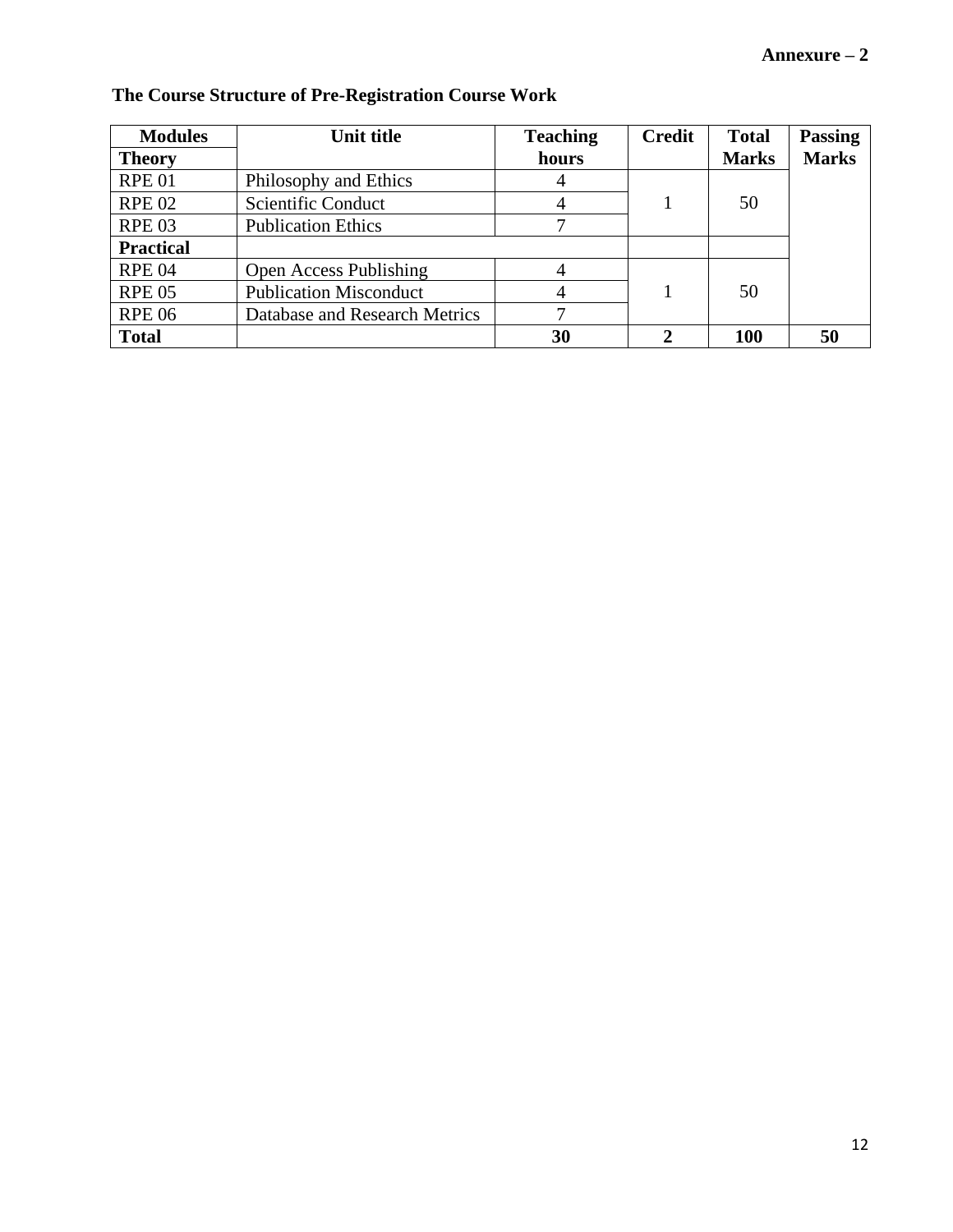# **Structure for preparing final merit**

| Type of<br>Candidates   | <b>Masters</b><br>Degree Only | NET / SLET<br>etc. with | NET / SLET<br>etc. | M.Phil. with<br><b>Marks</b> | M.Phil. without<br><b>Marks</b> |
|-------------------------|-------------------------------|-------------------------|--------------------|------------------------------|---------------------------------|
|                         |                               | marks of NET            | without mar        |                              |                                 |
|                         |                               | SLET etc.               | ks of NET          |                              |                                 |
|                         |                               |                         | SLET etc.          |                              |                                 |
| Entrance                | Shall Appear                  | Exempted                | Exempted           | Exempted                     | <b>Exempted From</b>            |
|                         | for Entrance                  | From                    | From               | From                         | Entrance                        |
|                         |                               | Entrance                | Entrance           | Entrance                     |                                 |
| Presentatio<br>n Before | All those who<br>qualify      |                         |                    |                              |                                 |
| <b>RSC</b>              | entrance                      | All                     | All                | All                          | All                             |
|                         | examination.                  |                         |                    |                              |                                 |
| Weightage               | 70 %                          |                         |                    |                              |                                 |
| of Entrance             |                               |                         |                    |                              |                                 |
| Weightage               |                               |                         |                    |                              |                                 |
| of NET /                |                               | 70 %                    |                    |                              |                                 |
| <b>SLET</b>             |                               |                         |                    |                              |                                 |
| /GATE                   |                               |                         |                    |                              |                                 |
| Weightage               |                               |                         |                    | 70 %                         |                                 |
| of M.phil               |                               |                         |                    |                              |                                 |
| Weightage<br>of         |                               |                         |                    |                              |                                 |
| Presentatio             | 30%                           | 30%                     | 100 %              | 30%                          | 100 %                           |
| n before                |                               |                         |                    |                              |                                 |
| <b>RSC</b>              |                               |                         |                    |                              |                                 |
| Total                   | 100                           | 100                     | 100                | 100                          | 100                             |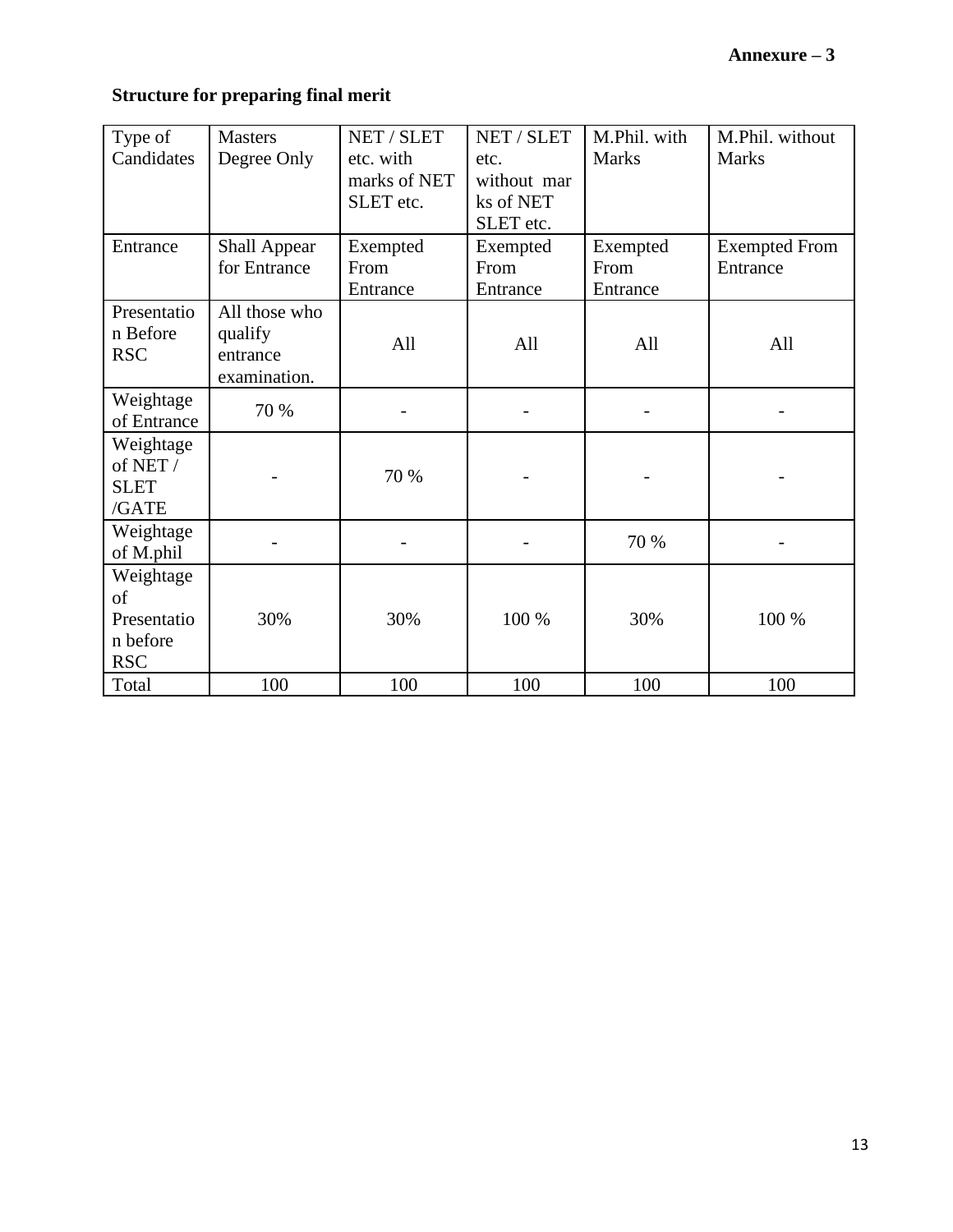### **Details of Courses and Credits of Ph.D. Course Work**:

| Subject                     | Credits / Hours |       | <b>Marks</b> |         |
|-----------------------------|-----------------|-------|--------------|---------|
|                             | Credits         | Hours | Total        | Passing |
| <b>Research Methodology</b> |                 | 60    | 100          | 50      |
| Advanced Course $-1$        |                 | 60    | 100          | 50      |
| (in Concerned Subject)      |                 |       |              |         |
| Advanced Course $-2$        |                 | 60    | 100          | 50      |
| (in Concerned Subject)      |                 |       |              |         |
| Total                       |                 | 180   | 300          |         |

### a) **Standard of Passing**:

- a.1. To pass **Ph.D. Course Work** a candidate has to earn 12 credits
- a.2. In each course (paper) a candidate shall have to secure minimum 50 marks out of 100.

#### b) **Grading System** shall be as follows:

| Grade          | ె ∸<br>Description | Class               | Range of % of marks       | Grade         |
|----------------|--------------------|---------------------|---------------------------|---------------|
| Point          |                    |                     | (passing standard is 50%) |               |
|                | Dropped            | Fail                | $0 \geq$ to $< 10$        | $\mathbf{F}$  |
| $\overline{2}$ | Dropped            | Fail                | $10 \geq$ to $\leq 20$    | F             |
| 3              | Dropped            | Fail                | $20 \geq$ to <30          | F             |
| 4              | Dropped            | Fail                | $30$ to $40$              | F             |
| 5              | Dropped            | Fail                | $40 \geq$ to $< 50$       | E             |
| 6              | Fair               | <b>Second Class</b> | $50 \geq$ to $<60$        | D             |
| 7              | Good               | <b>First Class</b>  | $60$ to $< 70$            | $\mathcal{C}$ |
| 8              | Very Good          | Distinction         | $70 \geq$ to $< 80$       | B             |
| 9              | Excellent          | Distinction         | $80 \geq$ to <90          | A             |
| 10             | Outstanding        | Distinction         | $90$ to $< 100$           | $\Omega$      |

- c) **GP:** GP, shall be calculated on the basis of marks obtained in each course (paper), the head of 100 will be considered for computing GP and GPA.
- d) **GPA:** Grade Point Average shall be given at the end of course work examination, the formula to calculate GPA shall be GPA =  $\sum$  (Grade Point X Credit) / (Credit of al courses /papers)).
- e) **Formula for converting the GPA into Percentage** shall be:

Percentage  $(\% ) = (Obtained GPA / 10) * 100$ 

**Example:** if the GPA is 6.88 the percentage will be:

### **(6.88/10)\*100= 68.8%**

f) **The exemption** from appearing in an examination of courses (paper) shall 50 marks.

**Gracing of Marks:** Gracing of marks shall be as per University ordinances.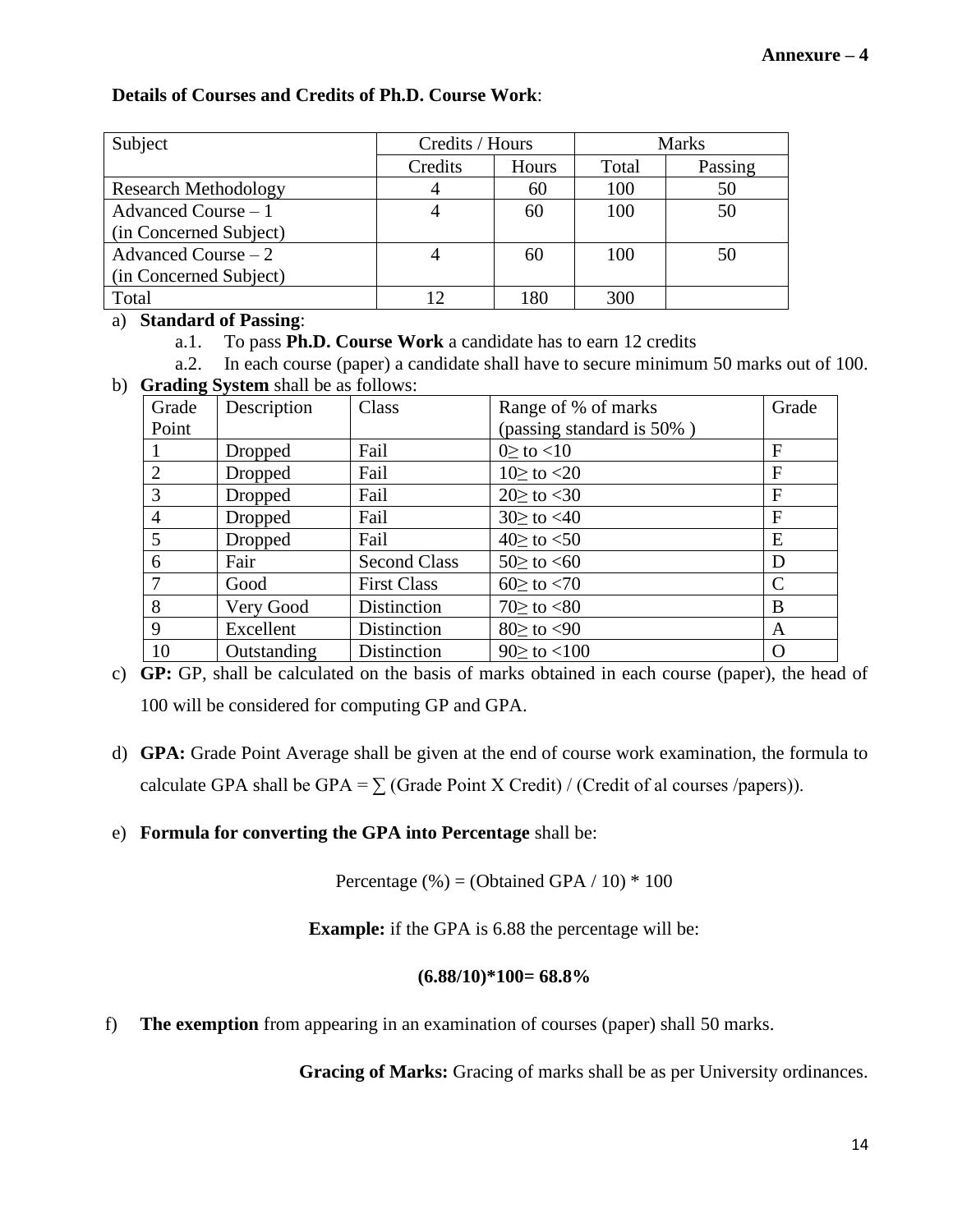### **Structure of Ph.D. Evaluation**

## a) **Details of Components and Credits of Ph.D. Program**:

|                                           | <b>Course work</b>       |              |                    |               |              |
|-------------------------------------------|--------------------------|--------------|--------------------|---------------|--------------|
| Subject                                   | Credits / Hours          |              | <b>Marks</b>       |               |              |
|                                           | Credits                  | Hours        | Total              |               | Passing      |
| <b>Research Methodology</b>               | 4                        | 60           | 100                |               | 50           |
| Advanced Course - 1                       | $\overline{4}$           | 100<br>60    |                    |               | 50           |
| (in Concerned Subject)                    |                          |              |                    |               |              |
| Advanced Course - 2                       | $\overline{4}$           | 60           | 100                |               | 50           |
| (in Concerned Subject)                    |                          |              |                    |               |              |
| Total                                     | 12                       | 180          | 300                |               |              |
|                                           | <b>Thesis Evaluation</b> |              |                    |               |              |
|                                           | Credits                  | <b>Marks</b> | Passing marks      |               | Total        |
|                                           |                          |              |                    |               | marks        |
| Evaluation of Thesis by Internal Examiner |                          | 100          | 50                 |               |              |
| Evaluation of Thesis by First External    |                          | 100          | 50                 |               |              |
| Examiner                                  |                          |              |                    |               |              |
| Evaluation of Thesis by Second External   |                          | 100          | 50                 |               |              |
| Examiner                                  | 9                        |              |                    |               | 300          |
|                                           | Viva - Voce              |              |                    |               |              |
| Credits                                   |                          | <b>Marks</b> |                    | Passing marks |              |
| Viva<br>(4)                               |                          | 200          |                    | 100           |              |
| <b>Total Credit</b>                       |                          |              |                    |               |              |
|                                           | Credits                  |              | <b>Total Marks</b> |               | Marks Obtain |
| Total Credit: Course work (12), Thesis    | 25                       |              | 800                |               |              |
| Evaluation $(9)$ and Viva Voce $(4)$      |                          |              |                    |               |              |

b) **Standard of Passing**: To pass **Ph.D. Program** a candidate has to earn 25 credits

c) **Grading System** shall be as follows:

| Grade          | Description | Class               | Range of % of marks       | Grade            |
|----------------|-------------|---------------------|---------------------------|------------------|
| Point          |             |                     | (passing standard is 50%) |                  |
|                | Dropped     | Fail                | $0 \geq$ to $< 10$        | F                |
| 2              | Dropped     | Fail                | $10 \geq$ to $\leq 20$    | F                |
| 3              | Dropped     | Fail                | $20 \geq$ to $< 30$       | F                |
| $\overline{4}$ | Dropped     | Fail                | $30 \geq$ to <40          | F                |
| 5              | Dropped     | Fail                | $40 \geq$ to $< 50$       | E                |
| 6              | Fair        | <b>Second Class</b> | $50$ to $<60$             | D                |
| 7              | Good        | <b>First Class</b>  | $60 \geq$ to $< 70$       | C                |
| 8              | Very Good   | Distinction         | $70 \geq$ to $< 80$       | B                |
| 9              | Excellent   | Distinction         | $80 \geq$ to <90          | A                |
| 10             | Outstanding | Distinction         | $90$ to $< 100$           | $\left( \right)$ |